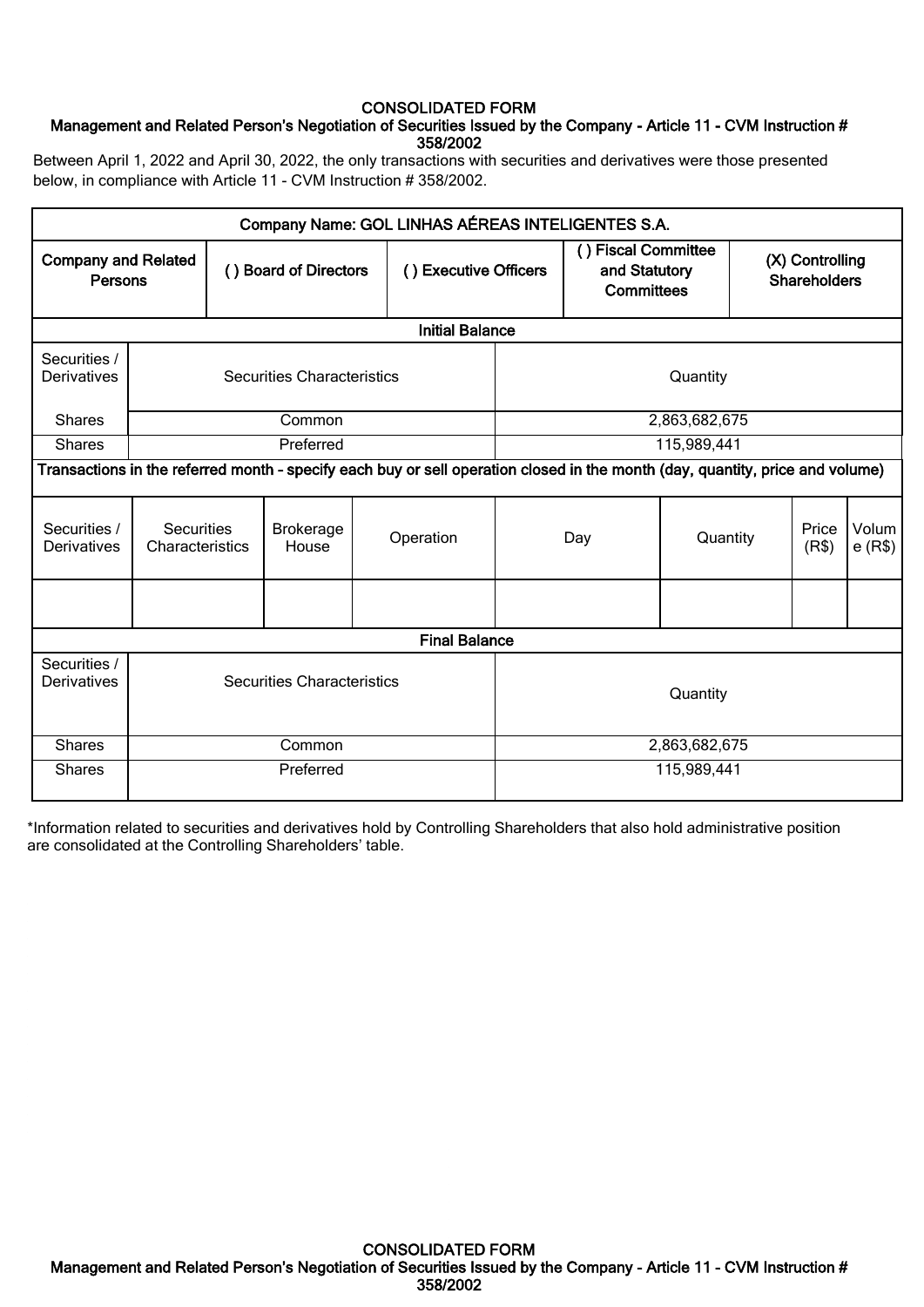Between April 1, 2022 and April 30, 2022, the only transactions with securities and derivatives were those presented below, in compliance with Article 11 - CVM Instruction # 358/2002.

| Company Name: GOL LINHAS AÉREAS INTELIGENTES S.A. |                            |                        |                       |                                                               |                                       |  |  |
|---------------------------------------------------|----------------------------|------------------------|-----------------------|---------------------------------------------------------------|---------------------------------------|--|--|
| <b>Company and Related</b><br>Persons             |                            | (x) Board of Directors | () Executive Officers | <b>Fiscal Committee</b><br>and Statutory<br><b>Committees</b> | () Controlling<br><b>Shareholders</b> |  |  |
|                                                   | <b>Initial Balance</b>     |                        |                       |                                                               |                                       |  |  |
| Securities /<br>Derivatives                       | Securities Characteristics |                        |                       |                                                               | Quantity                              |  |  |
| <b>Shares</b>                                     | Common                     |                        |                       | 35                                                            |                                       |  |  |
| <b>Shares</b>                                     | Preferred                  |                        |                       | $\Omega$                                                      |                                       |  |  |
| <b>Others</b>                                     | Inauguration Date          |                        |                       |                                                               | $\Omega$                              |  |  |

| Transactions in the referred month - specify each buy or sell operation closed in the month (day, quantity, price and volume) |                               |                    |           |     |          |                |              |
|-------------------------------------------------------------------------------------------------------------------------------|-------------------------------|--------------------|-----------|-----|----------|----------------|--------------|
| Securities /<br><b>Derivatives</b>                                                                                            | Securities<br>Characteristics | Brokerage<br>House | Operation | Day | Quantity | Price<br>(R\$) | Volume (R\$) |
|                                                                                                                               |                               |                    |           |     |          |                |              |

| <b>Final Balance</b>        |                            |          |  |  |  |
|-----------------------------|----------------------------|----------|--|--|--|
| Securities /<br>Derivatives | Securities Characteristics | Quantity |  |  |  |
| <b>Shares</b>               | Common                     | 35       |  |  |  |
| <b>Shares</b>               | Preferred                  | 0        |  |  |  |
| Others                      | Inauguration Date          | 0        |  |  |  |

\* Information related to securities and derivatives hold by Controlling Shareholders that also hold administrative position are consolidated at the Controlling Shareholders' table.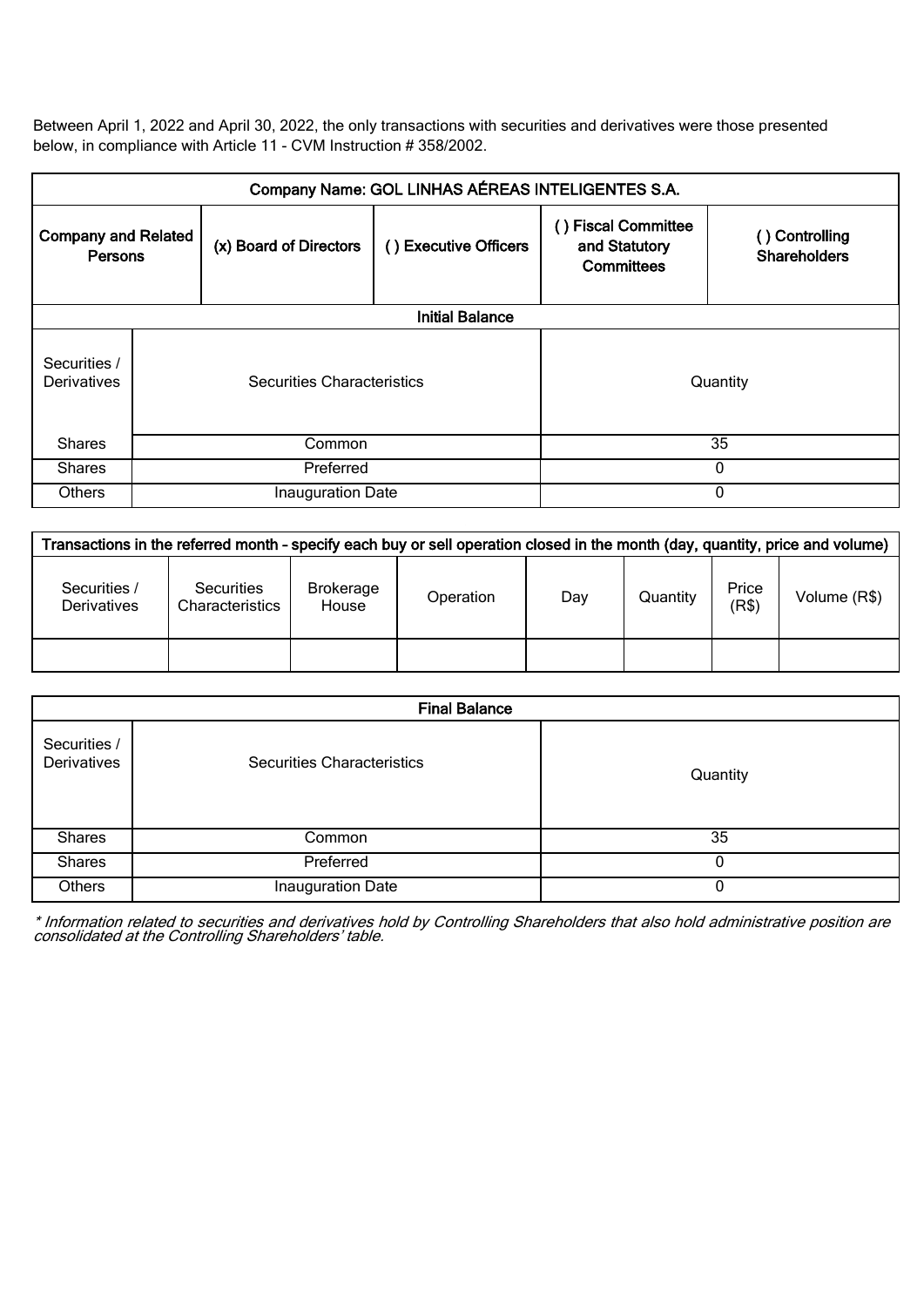### CONSOLIDATED FORM

## Management and Related Person's Negotiation of Securities Issued by the Company - Article 11 - CVM Instruction # 358/2002

Between April 1, 2022 and April 30, 2022, the only transactions with securities and derivatives were those presented below, in compliance with Article 11 - CVM Instruction # 358/2002.

| Company Name: GOL LINHAS AÉREAS INTELIGENTES S.A. |  |                                               |                                                          |                                       |  |  |
|---------------------------------------------------|--|-----------------------------------------------|----------------------------------------------------------|---------------------------------------|--|--|
| <b>Company and Related</b><br>Persons             |  | ) Board of Directors   (X) Executive Officers | ) Fiscal Committee<br>and Statutory<br><b>Committees</b> | () Controlling<br><b>Shareholders</b> |  |  |

| <b>Initial Balance</b>      |                                   |           |  |  |  |  |
|-----------------------------|-----------------------------------|-----------|--|--|--|--|
| Securities /<br>Derivatives | <b>Securities Characteristics</b> | Quantity  |  |  |  |  |
| <b>Shares</b>               | Common                            |           |  |  |  |  |
| <b>Shares</b>               | Preferred                         | 1,625,364 |  |  |  |  |

| Transactions in the referred month - specify each buy or sell operation closed in the month (day, quantity, price and volume) |                                             |                           |           |     |          |                |              |
|-------------------------------------------------------------------------------------------------------------------------------|---------------------------------------------|---------------------------|-----------|-----|----------|----------------|--------------|
| Securities /<br><b>Derivatives</b>                                                                                            | <b>Securities</b><br><b>Characteristics</b> | <b>Brokerage</b><br>House | Operation | Day | Quantity | Price<br>(R\$) | Volume (R\$) |
|                                                                                                                               |                                             |                           |           |     |          |                |              |

|                             | <b>Final Balance</b>              |           |  |  |  |  |
|-----------------------------|-----------------------------------|-----------|--|--|--|--|
| Securities /<br>Derivatives | <b>Securities Characteristics</b> | Quantity  |  |  |  |  |
| <b>Shares</b>               | Common                            |           |  |  |  |  |
| <b>Shares</b>               | Preferred                         | 1,625,364 |  |  |  |  |

\* Information related to securities and derivatives hold by Controlling Shareholders that also hold administrative position are consolidated at the Controlling Shareholders' table.